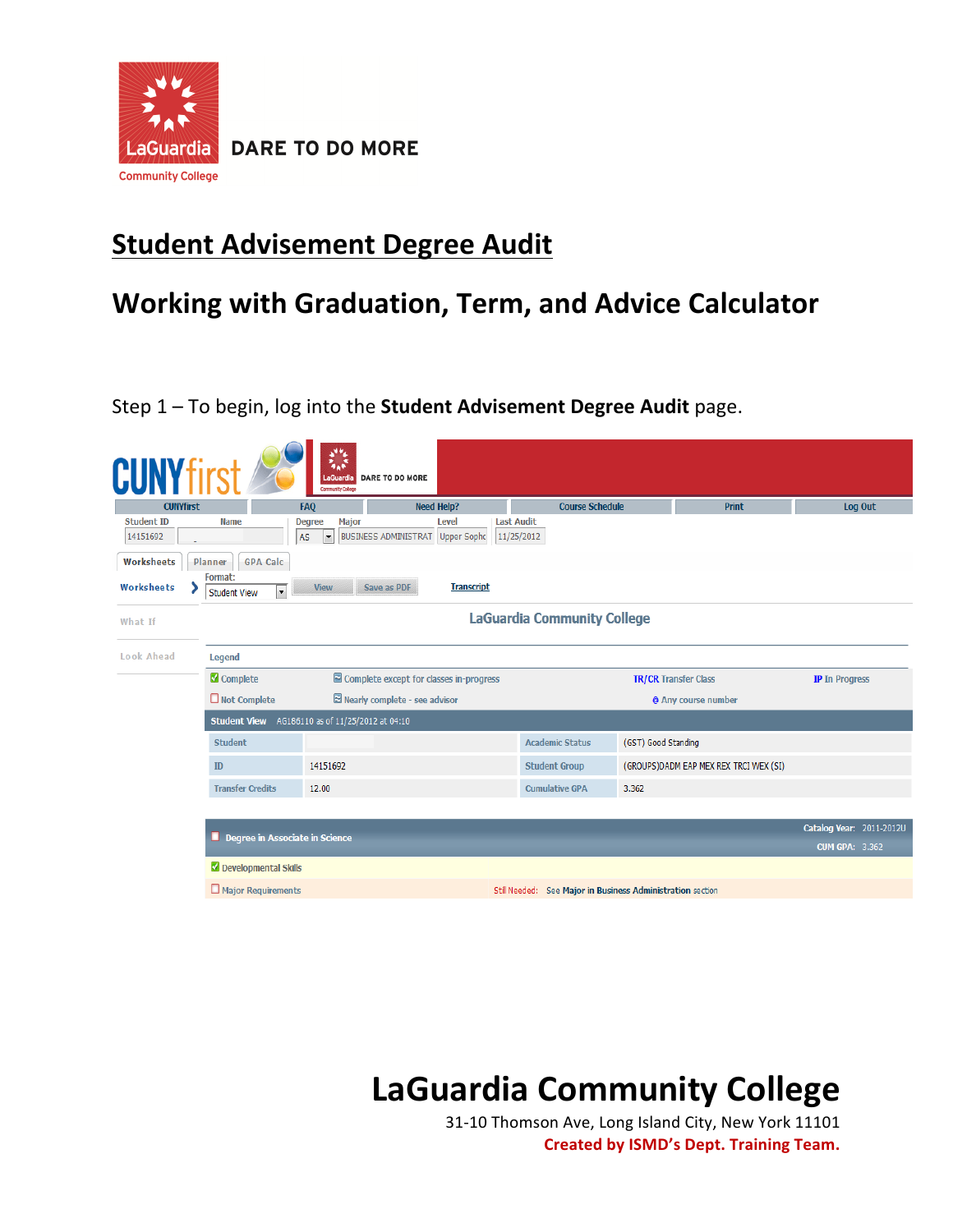| <b>CUNYfirst</b>              |                                                        | <b>FAQ</b>                                                   | <b>Need Help?</b>                                          | <b>Course Schedule</b>                                     |                             | <b>Print</b>                           |                          | Log Out |
|-------------------------------|--------------------------------------------------------|--------------------------------------------------------------|------------------------------------------------------------|------------------------------------------------------------|-----------------------------|----------------------------------------|--------------------------|---------|
| <b>Student ID</b><br>14151692 | <b>Name</b>                                            | <b>Major</b><br><b>Degree</b><br>AS.<br>$\blacktriangledown$ | Level<br><b>BUSINESS ADMINISTRAT</b><br><b>Upper Sopho</b> | <b>Last Audit</b><br>11/25/2012                            |                             |                                        |                          |         |
| Worksheets                    | Planner<br><b>GPA Calc</b>                             | <b>Click Here</b>                                            |                                                            |                                                            |                             |                                        |                          |         |
| Worksheets                    | Format:<br>$\blacktriangledown$<br><b>Student View</b> | <b>EW</b>                                                    | <b>Transcript</b><br>Save as PDF                           |                                                            |                             |                                        |                          |         |
| What If                       |                                                        |                                                              |                                                            | <b>LaGuardia Community College</b>                         |                             |                                        |                          |         |
| Look Ahead                    | Legend                                                 |                                                              |                                                            |                                                            |                             |                                        |                          |         |
|                               | Complete                                               |                                                              | Complete except for classes in-progress                    |                                                            | <b>TR/CR Transfer Class</b> |                                        | <b>IP</b> In Progress    |         |
|                               | $\Box$ Not Complete                                    |                                                              | Nearly complete - see advisor                              |                                                            |                             | @ Any course number                    |                          |         |
|                               | <b>Student View</b> AG186110 as of 11/25/2012 at 04:10 |                                                              |                                                            |                                                            |                             |                                        |                          |         |
|                               | <b>Student</b>                                         |                                                              |                                                            | <b>Academic Status</b>                                     | (GST) Good Standing         |                                        |                          |         |
|                               | ID                                                     | 14151692                                                     |                                                            | <b>Student Group</b>                                       |                             | (GROUPS)DADM EAP MEX REX TRCI WEX (SI) |                          |         |
|                               | <b>Transfer Credits</b>                                | 12.00                                                        |                                                            | <b>Cumulative GPA</b>                                      | 3.362                       |                                        |                          |         |
|                               |                                                        |                                                              |                                                            |                                                            |                             |                                        |                          |         |
|                               | Degree in Associate in Science                         |                                                              |                                                            |                                                            |                             |                                        | Catalog Year: 2011-2012U |         |
|                               |                                                        |                                                              |                                                            |                                                            |                             |                                        | <b>CUM GPA: 3.362</b>    |         |
|                               | Developmental Skills                                   |                                                              |                                                            |                                                            |                             |                                        |                          |         |
|                               | $\Box$ Major Requirements                              |                                                              |                                                            | Still Needed: See Major in Business Administration section |                             |                                        |                          |         |

Step 2 - Click on the **GPA Calc** tab.

On the GPA Calc page, you will begin at the Graduation Calculator tab. This shows you how to reach a desired GPA by graduation.

Step 3 - To use this tool, enter the following: **Current GPA**, **Credits Remaining**, **Credits Required**, and **Desired GPA**. When finished click **Calculate**.

| <b>CUNYfirst</b>                         | 蒜<br>LaGuardia<br><b>Community College</b>                             | <b>DARE TO DO MORE</b>                    |                                                                          |              |
|------------------------------------------|------------------------------------------------------------------------|-------------------------------------------|--------------------------------------------------------------------------|--------------|
| <b>CUNYfirst</b>                         | FAQ                                                                    | <b>Need Help?</b>                         | <b>Course Schedule</b>                                                   | <b>Print</b> |
| <b>LaG ID</b><br><b>Name</b><br>******** | <b>Major</b><br><b>Degree</b><br><b>AS</b><br>$\overline{\phantom{a}}$ | Level<br>BUSINESS ADMINISTRAT Upper Fresh | <b>Last Audit</b><br>Today                                               |              |
| Worksheets<br>Planner                    | <b>GPA Calc</b>                                                        |                                           |                                                                          |              |
| Graduation<br><b>Calculator</b>          |                                                                        |                                           |                                                                          |              |
| Term<br>Calculator                       |                                                                        | <b>Current GPA</b>                        | 3.190<br><b>Credits Remaining</b><br>35<br><b>Credits Required</b><br>60 |              |
| Advice<br>Calculator                     |                                                                        | <b>Desired GPA</b>                        | 3.5<br>Calculate                                                         |              |
|                                          |                                                                        |                                           | <b>Click Here</b>                                                        |              |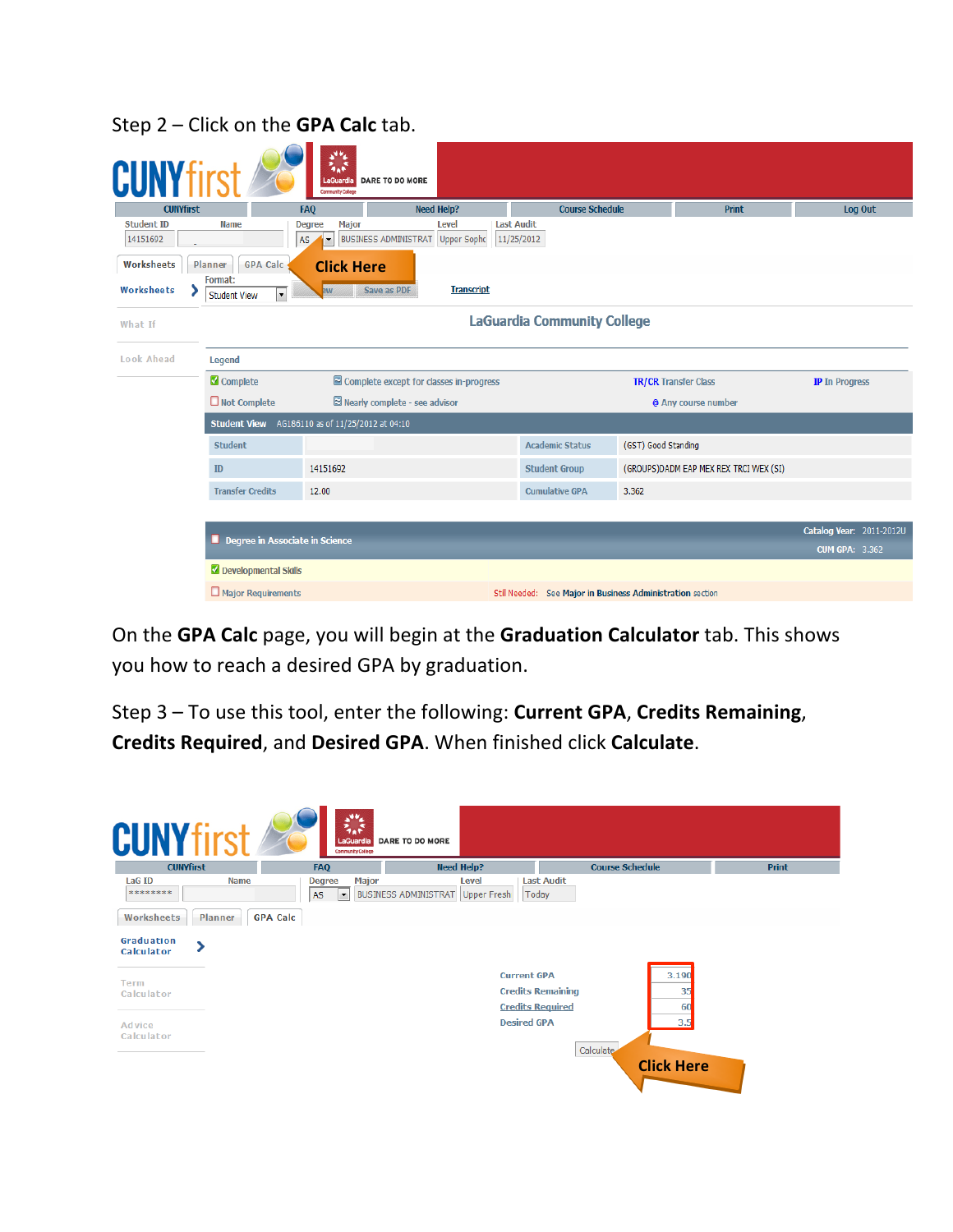Graduation calculation is displayed. If you want to calculate for a different GPA value, click **Recalculate**.



Step 4 - To proceed to Term Calculator, click the Term Calculator tab.

The **Term Calculator** provides a GPA calculation, using hypothetical grades for your current term.

Step 5 - Enter your **Current GPA** and **Credits Earned So Far**. Then for each class, select the expected grade from the dropdown list. When finished, click **Calculate**.

| <b>CUNYfirst</b>                 |                            | FAQ                                                      | <b>Need Help?</b>                                                 |                                  | <b>Course Schedule</b> |                                      | <b>Print</b> |
|----------------------------------|----------------------------|----------------------------------------------------------|-------------------------------------------------------------------|----------------------------------|------------------------|--------------------------------------|--------------|
| LaG ID<br>********               | <b>Name</b>                | Major<br><b>Degree</b><br>AS<br>$\overline{\phantom{a}}$ | <b>Level</b><br><b>BUSINESS ADMINISTRAT</b><br><b>Upper Fresh</b> | <b>Last Audit</b><br>Today       |                        |                                      |              |
| Worksheets<br>Graduation         | <b>GPA Calc</b><br>Planner |                                                          |                                                                   |                                  |                        |                                      |              |
| Calculator                       |                            |                                                          |                                                                   | <b>Current GPA</b>               |                        | 3.190                                |              |
| <b>Term</b><br><b>Calculator</b> |                            |                                                          |                                                                   | <b>Credits Earned So Far</b>     |                        | 10                                   |              |
| Advice                           |                            |                                                          |                                                                   |                                  | <b>Credits</b>         | Grade                                |              |
| Calculator                       |                            |                                                          |                                                                   | <b>BTM 101</b><br><b>ENG 102</b> | 3<br>3                 | A [4.000] v<br>$B+[3.300]$ $\bullet$ |              |
|                                  |                            |                                                          |                                                                   | <b>BTA 112</b>                   | 4                      | A [4.000] +                          |              |
|                                  |                            |                                                          |                                                                   | <b>BTM 102</b>                   | 3                      | $B [3.000]$ $\star$                  |              |
|                                  |                            |                                                          |                                                                   | <b>BTM 103</b>                   | 3                      | $A - [3.700]$ $\sim$                 |              |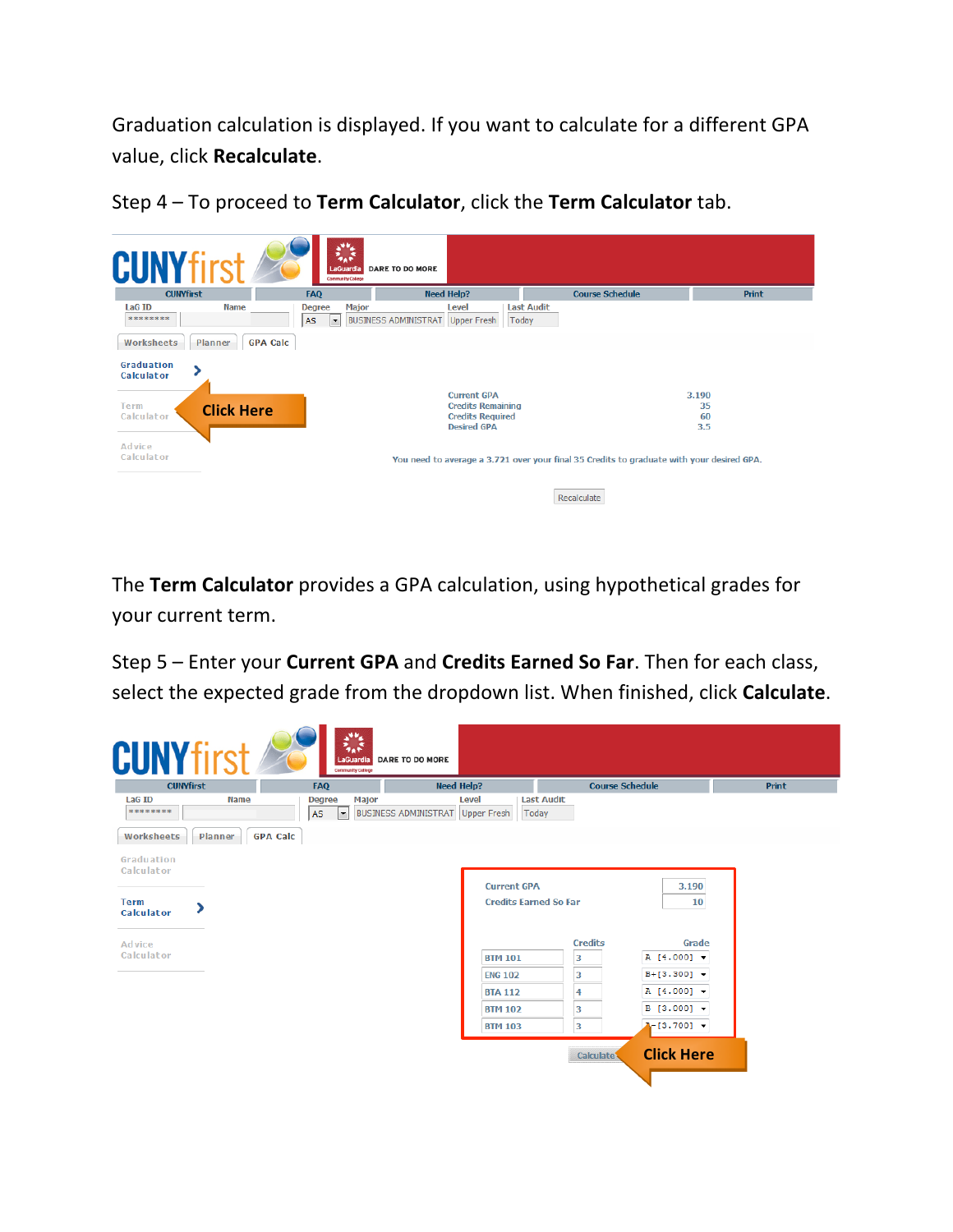Term calculation is displayed. To calculate another GPA, using different grades, click **Recalculate**. 

| <b>CUNYfirst</b>          |                                    | 美味<br>LaGuardia<br><b>Community College</b> | DARE TO DO MORE                  |                |                                           |              |  |
|---------------------------|------------------------------------|---------------------------------------------|----------------------------------|----------------|-------------------------------------------|--------------|--|
| <b>CUNYfirst</b>          | <b>FAQ</b>                         |                                             | <b>Need Help?</b>                |                | <b>Course Schedule</b>                    | <b>Print</b> |  |
| <b>LaG ID</b><br>******** | <b>Name</b><br><b>Degree</b><br>AS | <b>Major</b><br>▾                           | BUSINESS ADMINISTRAT Upper Fresh | Level<br>Today | <b>Last Audit</b>                         |              |  |
| Worksheets                | <b>GPA Calc</b><br>Planner         |                                             |                                  |                |                                           |              |  |
| Graduation<br>Calculator  |                                    |                                             |                                  |                |                                           |              |  |
| <b>Term</b>               | <b>Current GPA</b>                 |                                             |                                  | 3.190          |                                           |              |  |
| <b>Calculator</b>         | <b>Credits Earned So Far</b>       |                                             |                                  | 10             |                                           |              |  |
| Advice                    | <b>Click Here</b>                  | <b>Credits</b>                              | Grade                            |                | <b>Calculated GPA</b>                     | 3.458        |  |
| Calculator                | <b>BTM 101</b>                     | з                                           | A                                | 4.000          | By achieving the grades listed here, your |              |  |
|                           | <b>ENG 102</b>                     | з                                           | $B +$                            | 3.300          | GPA at the end of the term will be 3.458  |              |  |
|                           | <b>BTA 112</b>                     | 4                                           | A                                | 4.000          | Recalculate                               |              |  |
|                           | <b>BTM 102</b>                     | 3                                           | B                                | 3.000          |                                           |              |  |
|                           | <b>BTM 103</b>                     | з                                           | А-                               | 3.700          |                                           |              |  |

Step 6 - To proceed to Advice Calculator, click the Advice Calculator tab.

The **Advice Calculator** tells you what GPA, over what duration of credits, you must maintain to reach a desired final GPA.

Step 7 - Enter your **Current GPA, Credits Earned** and Desired GPA. Then click **Calculate**.

| <b>CUNYfirst</b>                              |             | 类<br>LaGuardia<br><b>Community College</b>                             | <b>DARE TO DO MORE</b>                           |                                             |
|-----------------------------------------------|-------------|------------------------------------------------------------------------|--------------------------------------------------|---------------------------------------------|
| <b>CUNYfirst</b>                              |             | <b>FAQ</b>                                                             | <b>Need Help?</b>                                | <b>Course Schedule</b>                      |
| <b>LaG ID</b><br>********                     | <b>Name</b> | <b>Major</b><br><b>Degree</b><br><b>AS</b><br>$\overline{\phantom{a}}$ | <b>Level</b><br>BUSINESS ADMINISTRAT Upper Fresh | <b>Last Audit</b><br>Today                  |
| <b>Worksheets</b><br>Graduation<br>Calculator | Planner     | <b>GPA Calc</b>                                                        |                                                  |                                             |
| <b>Term</b><br>Calculator                     |             |                                                                        | <b>Current GPA</b><br><b>Desired GPA</b>         | 3.190<br><b>Credits Earned</b><br>25<br>3.5 |
| Advice<br><b>Calculator</b>                   |             |                                                                        |                                                  | <b>Click Here</b><br><b>Calculate</b>       |